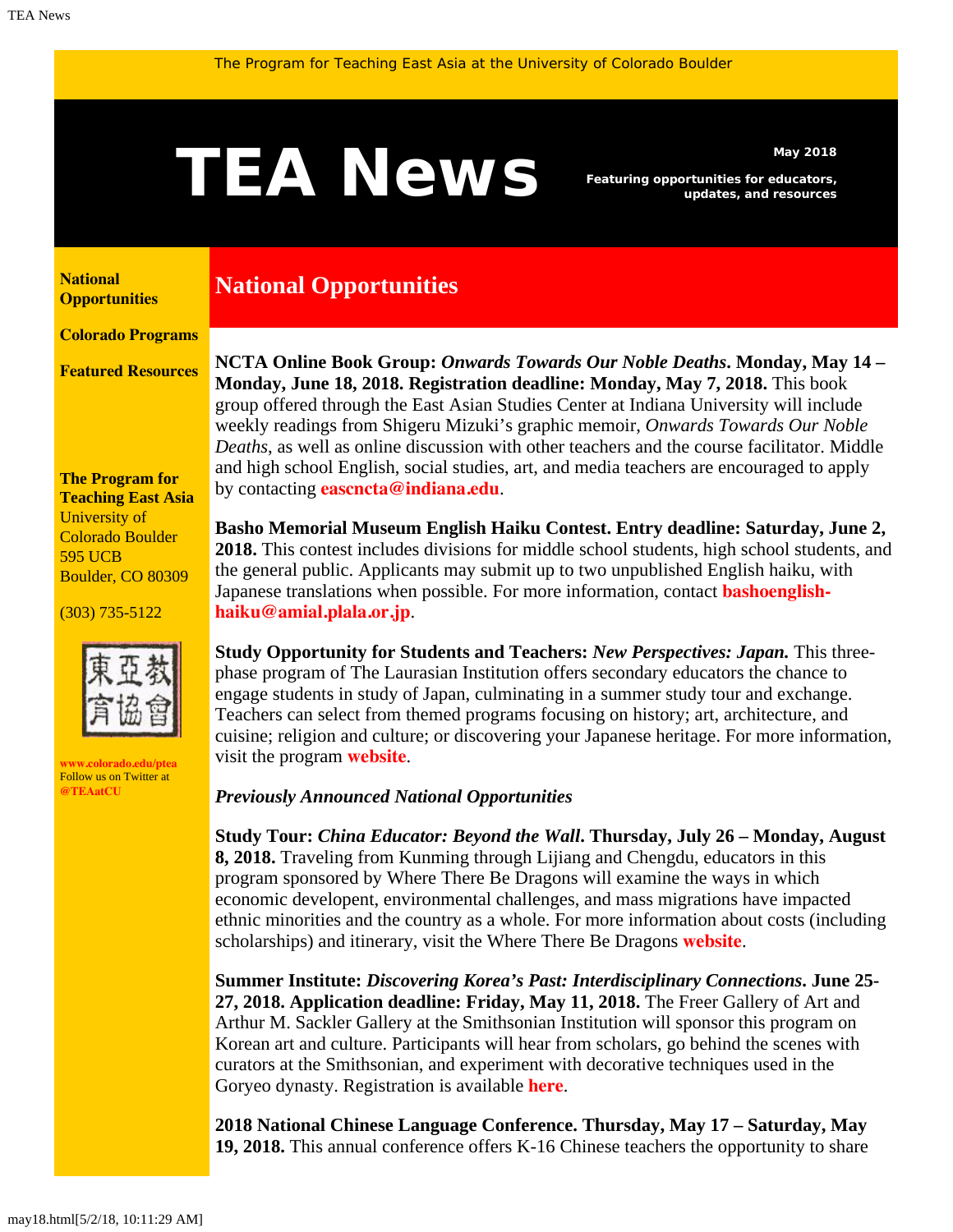best practices in the field of Chinese language education. The 2018 conference will be in Salt Lake City. For more information, visit the conference **[website](https://asiasociety.org/national-chinese-language-conference)**.

**Summer Seminar:** *Changing Lives in Modern China***. Friday and Saturday, July 27- 28, 2018.** Designed to help middle and high school teachers include modern China in their curriculum, this workshop presented by the 1990 Institute in San Mateo, California, will feature scholar presentations, as well as an opportunity to interact with Chinese citizens. More information is available **[here](http://teachers.1990institute.org/2018-tw/)**.

## **Colorado Programs**

**Speaker: The Little Ice Age and Korean Art. Monday, May 14, 2018, 6:30 pm.** Cleveland Art Museum Assistant Curator of Korean Art, Sooa Im McCormick, will explore how climate changes during the Little Ice Age prompted 18th-century Korean rulers to exercise the politics of frugality and eventually shaped 18th-century Korean visual culture and its distinctive aesthetics. The event will be held at the Denver Art Museum. For more information, contact **[blittle@denverartmuseum.org](mailto:blittle@denverartmuseum.org)**.

**Cherry Blossom Festival. Saturday-Sunday, June 23-24, 2018.** This free event in Sakura Square in Denver features food and dance, music, and martial arts performances. For more information, visit the festival **[website](https://cherryblossomdenver.org/)**.

**Colorado Dragon Boat Festival. Saturday-Sunday, July 28-29, 2018.** Dragon boat races on Sloans Lake in Denver are a highlight of this festival, which also includes entertainment, Asian cuisine, and shopping. More information is available on the festival **[website](http://www.cdbf.org/)**.

#### *Previously Announced Colorado Program*

**Art Exhibit:** *Millie Chen: Four Recollections.* **Through Saturday, July 21, 2018.** This exhibit features a new installation by the Taiwainese-Canadian artist, conceived during her artist-in-residence at CU Boulder. The exhibit can be viewed at the CU Art Museum (1085 18th Street, Boulder) during regular museum hours (Tuesday-Saturday, 11:00 am – 5:00 pm).

# <span id="page-1-0"></span>**Featured Resources**

Asia for Educators (AFE) at Columbia University has recently released **three new video modules on China in world history.** In the three videos, China expert Sarah Schneewind explores Ming maritime expeditions, exchanges East to West in history, and the practice of foot binding. Background readings, primary sources, lesson plan ideas, and PowerPoints accompany each program. The programs can be used in the classroom or for teacher professional development. Register at the AFE professional development **[page](https://asiaforeducators.org/login/index.php)**.

Also newly available from AFE is a 12th-century Song scroll that allows educators and students to explore society and urban life at this time. The scroll can be accessed **[here](http://afe.easia.columbia.edu/songdynasty-module/index.html)**.